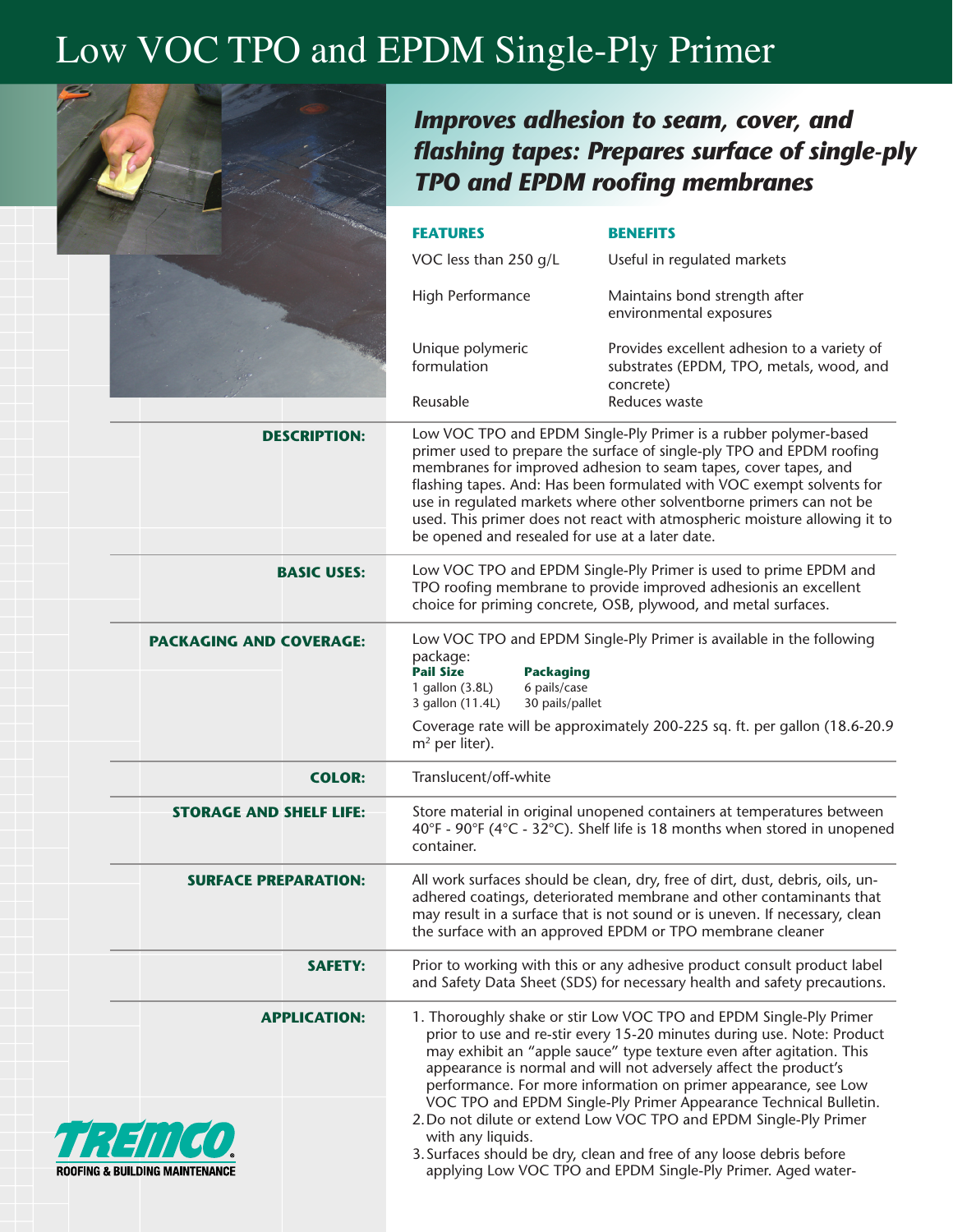## Low VOC TPO and EPDM Single-Ply Primer

| <b>APPLICATION:</b><br>(continued) | proofing membrane should be pressure washed and dried completely<br>before applying this product. Observe all Manufacturers' safety<br>precautions and use recommendations when using solvents.<br>4. When the surfaces are dry, apply Low VOC TPO and EPDM Single-Ply<br>Primer with a fully saturated brush or scouring pad. The surface should<br>appear wet during application. Apply primer to a wider area then the<br>actual bonding area to insure complete coverage. If using a scouring<br>pad, be sure that it is free of excessive dust from EPDM membranes.<br>Replace pads often. Do not overwork primer.<br>5. Allow primer to dry completely (typically within 30 to 40 minutes)<br>before applying tape. Primer will visually appear "dull" or "flat" and will<br>feel dry to the touch. Drying conditions will vary depending on<br>ambient air conditions. NOTE: Use caution when installing at<br>temperatures below 40oF (5oC) to prevent blushing of EPDM<br>primer (formation of condensation on surface of primer). Drying<br>time may significantly increase at low temperatures.<br>6. When not in use, keep lid on primer to prevent solvent evaporation.<br>When finished, secure lid and store primer as recommended for use at<br>a later date.<br>7. Once the seam or flashing is installed the primer will take up to 48<br>hours to wet-out the tape surface and build full strength. Any peel<br>tests on installed seams or flashings should not be conducted until at<br>least 24 hours after installation. |  |
|------------------------------------|-------------------------------------------------------------------------------------------------------------------------------------------------------------------------------------------------------------------------------------------------------------------------------------------------------------------------------------------------------------------------------------------------------------------------------------------------------------------------------------------------------------------------------------------------------------------------------------------------------------------------------------------------------------------------------------------------------------------------------------------------------------------------------------------------------------------------------------------------------------------------------------------------------------------------------------------------------------------------------------------------------------------------------------------------------------------------------------------------------------------------------------------------------------------------------------------------------------------------------------------------------------------------------------------------------------------------------------------------------------------------------------------------------------------------------------------------------------------------------------------------------------------------------------------------|--|
| <b>EQUIPMENT CLEAN-UP:</b>         | Use Mineral Spirits or VM&P naptha. Observe all manufacturer's safety<br>precautions and use recommendations when using solvents.                                                                                                                                                                                                                                                                                                                                                                                                                                                                                                                                                                                                                                                                                                                                                                                                                                                                                                                                                                                                                                                                                                                                                                                                                                                                                                                                                                                                               |  |
| <b>LIMITATIONS:</b>                | · Do not use as a membrane cleaner.<br>• Talc, dust, oil, ice, snow, or wet conditions inhibit good adhesion.<br>Clean and dry surfaces are a necessity.<br>• Not for use on PVC roof membranes.<br>• Do not use on extruded or expanded polystyrene insulation.<br>• Not recommended for tempertures under 40°F (5°C).                                                                                                                                                                                                                                                                                                                                                                                                                                                                                                                                                                                                                                                                                                                                                                                                                                                                                                                                                                                                                                                                                                                                                                                                                         |  |
| <b>VOC CALCULATION:</b>            | The VOC content of this primer was determined under Rule 1168 for low<br>solids adhesive primer. The calculation is determined as follows:<br>VOC content = (Ws-Ww-Wex) / Vm<br>Where:<br>$\bullet$ Solids: <120 g/l<br>• Ws = weight of volatile compounds in gm<br>$Ww = weight of water in gm$<br>• Wex = Weight of exempt compounds in gm<br>$\bullet$ Vm = volume of material in liters                                                                                                                                                                                                                                                                                                                                                                                                                                                                                                                                                                                                                                                                                                                                                                                                                                                                                                                                                                                                                                                                                                                                                    |  |
| <b>PHYSICAL PROPERTIES:</b>        | <b>Property</b><br><b>Results</b><br>Color and Appearance<br>Translucent free flowing liquid<br>Solids Content<br>10%<br>9.86 lbs<br>Weight per Gallon<br>Dead Load Shear Test<br>0.125 inches max. movement<br>(300 gm load, 70°C)<br><b>VOC Content</b><br><250 grams per liter (Calculated)<br><b>Brookfield Viscosity</b><br>600 cps.<br><b>Application Properties</b><br>Application Temp.<br>40°F to 110°F (-18°C to 43°C)<br>Storage Temperature<br>40°F to 90°F (4°C to 32°C)<br>Coverage Rate<br>200-225 Sq.Ft per Gallon<br>Shelf Life<br>18 months in unopened container<br>NOTE: The foregoing information is published as general information only. The listed<br>properties and performance characteristics are typical values and are not to be interpreted<br>as manufacturing specifi cations.                                                                                                                                                                                                                                                                                                                                                                                                                                                                                                                                                                                                                                                                                                                                 |  |